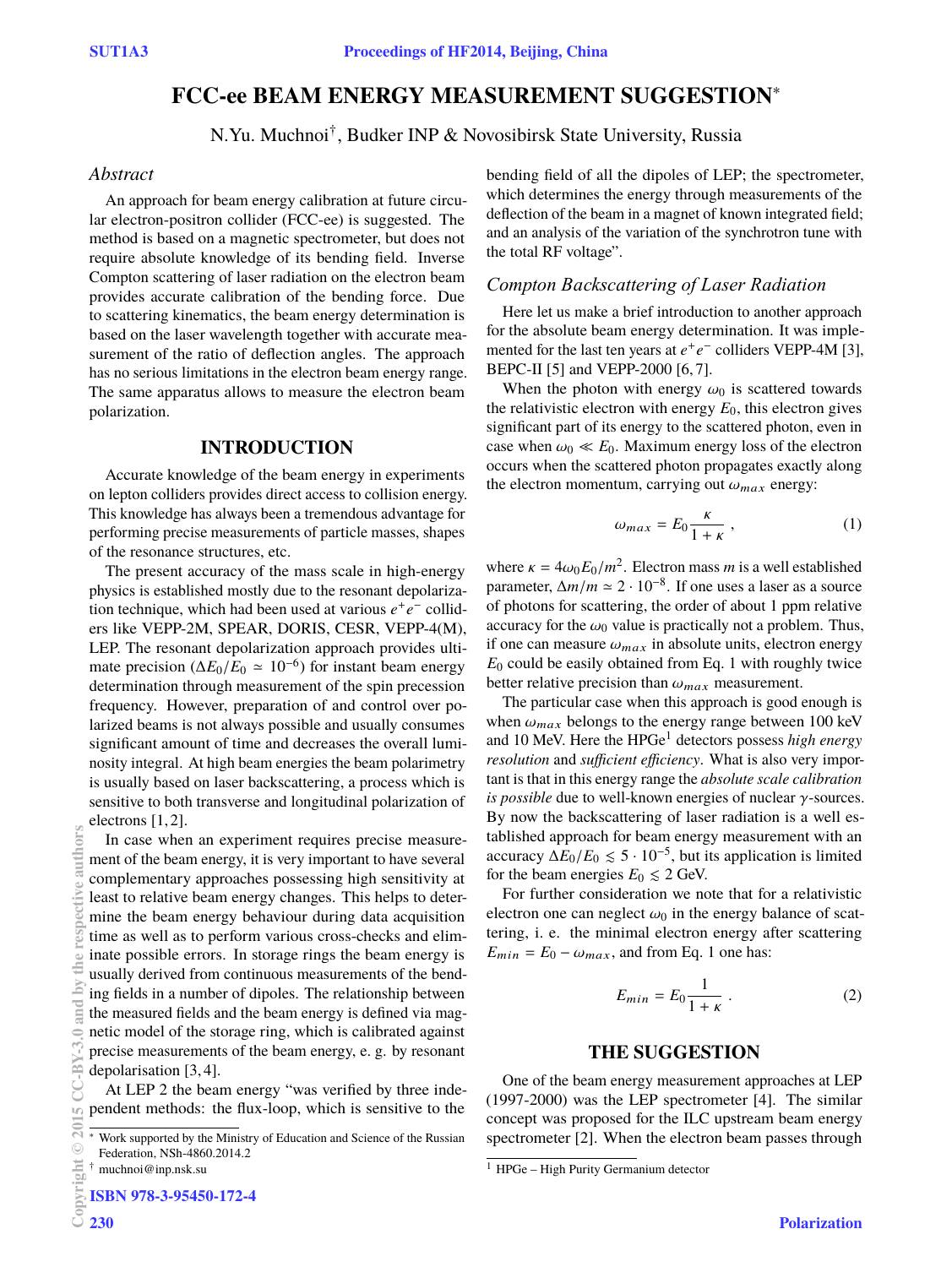

Figure 1: Apparatus layout. If one measures  $\theta$  and  $\Delta\theta$ , the beam energy  $E_0$  is determined by equation (5).

the bending magnet, mean electron energy  $E_0$  is derived from the bending field integral and deflection angle  $\theta$ :

$$
\theta = \frac{c \int B ds}{E_0} \,. \tag{3}
$$

Layout of the apparatus for FCC-ee beam energy calibration is shown in Fig. 1. Beam position monitors (BPM) are installed along the beam orbit before and after the bending magnet, allowing to measure the beam deflection angle and thus completely reproduce the conventional spectrometer approach.

In addition (see Fig. 1), laser radiation propagates towards the electron beam, and the electron-photon interaction occurs before electrons enter the dipole magnet. This interaction produces scattered photons and electrons. The number of scattered particles is only a few pieces per bunch, so the affordable low-power laser system may be used, satisfying the requirements of non-destructive instrument.

The electron beam bending angle,  $\theta$  in Fig. 1, is inverse proportional to the mean beam energy  $E_0$  (see Eq. 3). A deflection angle for the electrons with the energy *E*min could be obtained by substitution of  $E_{min}$  from Eq. 2 instead of  $E_0$  to Eq. 3. Finally, we find that:

$$
\frac{\Delta\theta}{\theta} = \kappa = \frac{4\omega_0 E_0}{m^2} \ . \tag{4}
$$

Of course, this simple equality is exact only in the case when the integrals of the magnetic field  $\int B ds$  are equal for

electrons with either *E*<sup>0</sup> or *E*min energies. However, Eq. 4 is not obvious, it was first mentioned as a tool for the beam energy spectrometer calibration in [8].

 $\Delta\theta/\theta$  is proportional to  $\omega_0$  and  $E_0$ , in case when  $E_0 =$ 100 GeV and  $\omega_0 = 1$  eV one has  $\Delta\theta/\theta \approx 1.53$ . With a green laser ( $\omega_0 = 2$  eV) this ratio may be doubled, while with IR laser ( $\omega_0 = 0.1$  eV) it will be ten times lower.

We suggest to obtain the mean energy of beam electrons from the measurements of deflection angles  $\theta$  and  $\Delta\theta$ :

$$
E_0 = \frac{\Delta\theta}{\theta} \times \frac{m^2}{4\omega_0} \ . \tag{5}
$$

Vertical line on the right of Fig. 1 is the "detection line", located at the distance *L* from the dipole, where one of downstream BPMs is installed: this BPM will measure  $X_{beam}$ .

The photon detector measures the space distribution of backscattering photons and determine its mean value *X*0. The up-down asymmetry appears in this distribution when the circular polarized laser light is scattered on the electron beam with transverse polarization [1].

The scattered electrons detector provides their distribution along the detection line. This distribution has a sharp edge at  $X_{edge}$ , corresponding to the electrons with  $E_{min}$  energy. The width (spread) of the edge will be equal to the unscattered beam transverse size at the detection line due to Eq. 4. *X*edge is going to be obtained from fitting the edge with erfc-like function. The height of the edge depends on lon